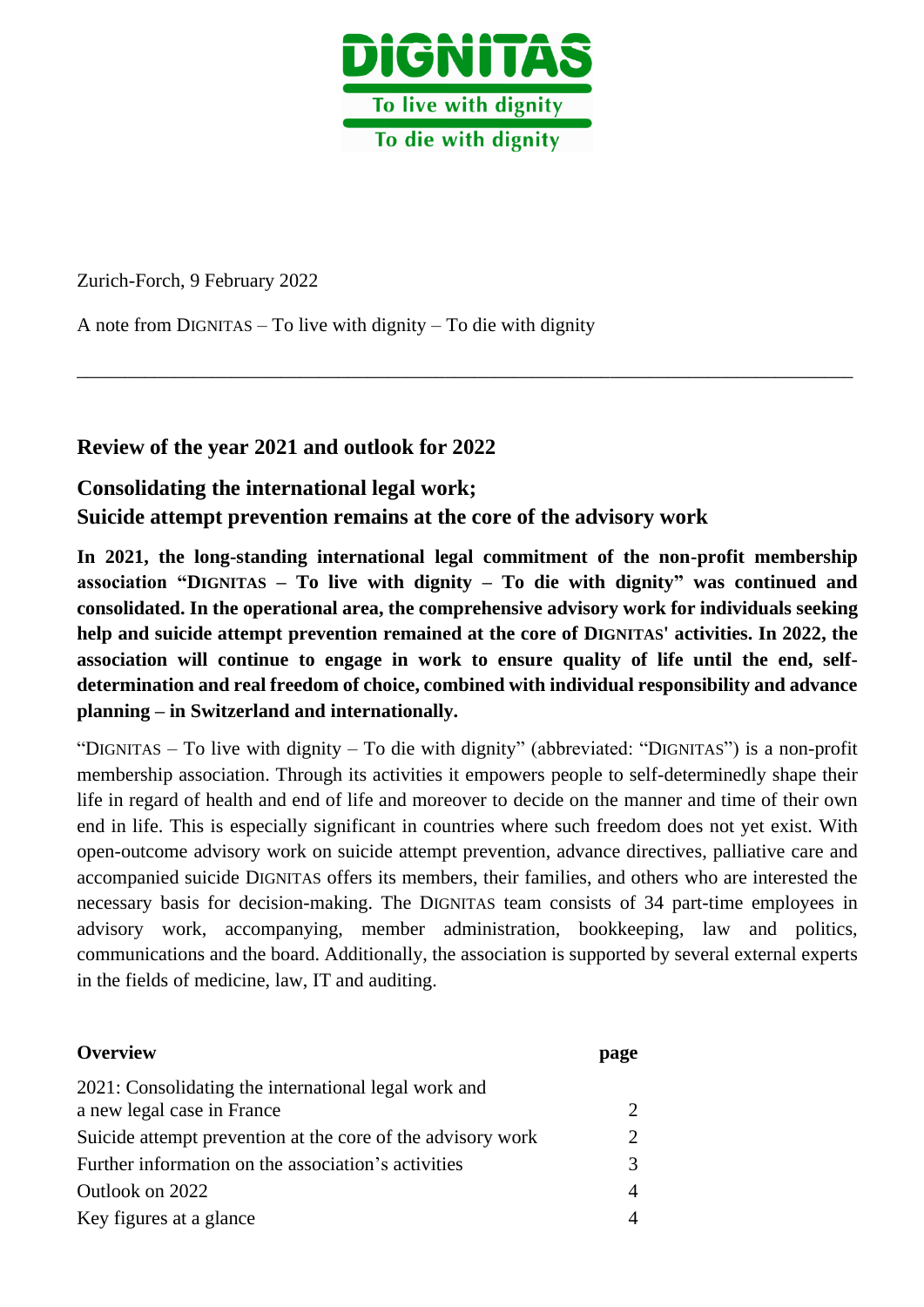## **2021: Consolidating the international legal work and a new legal case in France**

DIGNITAS persistently pursued its international legal and political activities in 2021. The association's aim is to enforce the human right and freedom of every individual to decide on the manner and time of his or her own end of life, as confirmed, in principle, by the Swiss Federal Supreme Court in 2006 and the European Court of Human Rights in  $2011<sup>1</sup>$  and adhered to by further courts.

The legal work of the two DIGNITAS associations in Switzerland and Germany led to lifting the ban on professional assistance in suicide by the German Federal Constitutional Court on 26 January 2020, and in Austria the Constitutional Court declared the blanket prohibition on assisted suicide unconstitutional in its judgement of 11 December 2020 in a court case commissioned by DIGNITAS. Assisted suicide is now legal in both countries. It is now a matter of helping to ensure that the two remarkable court judgments are implemented in conformity with the constitution, so that citizens can exercise the right to a self-determined end of life in their country.

After the lifting of the ban, the association DIGNITAS-Germany set up the structures necessary for preparing and implementing professionally accompanied suicide. It is providing this service based on the many years of practical experience of the Swiss DIGNITAS association, in cooperation with German doctors and a team of staff. In addition, it is committed to ensuring that any future law on assisted suicide does not unduly restrict the regained self-determination of German citizens over their own end of life.

Also in Austria, DIGNITAS will now share its many years of experience in preparing and implementing assisted suicide as well as suicide attempt prevention, advance health care planning and palliative care. The most important goal is to ensure that persons who meet the criteria defined by the "Federal Law on Establishing Advance Directives for Assistance in Suicide", which entered into effect on 1 January 2022, have access to professional help.

In 2021, DIGNITAS also started legal action in France against the ban on assisted suicide. On 22 September 2021, a French lawyer, on behalf of DIGNITAS, applied to the "Conseil d'État" (Council of State) for the ban on the medication sodium pentobarbital to be lifted, so that in the future persons with residence in France can make use of their right to a self-determined end of life in their own country. The judgment is expected in the next few months. As part of its political work, DIGNITAS participated in an advisory and supportive role in a number of debates on end-of-life choice regulations, including in the UK, Jersey, and Scotland.

The legal-political work of DIGNITAS (court judgments, reports, submissions, comments, etc) is documented at [www.dignitas.ch.](http://www.dignitas.ch/)

## **Suicide attempt prevention at the core of advisory work**

The prevention of suicide attempts is at the core of the comprehensive advisory work of DIGNITAS. Only by taking a person seriously in his or her desire to end their suffering and life for whatever reason, openly exploring all options and offering a real emergency exit and thus enabling an openoutcome conversation, is it possible to prevent a rise in the pressures resulting from hopelessness and despair which could otherwise lead someone to attempt a high-risk lonely suicide.

<sup>1</sup> Judgment by the ECtHR of 20 January 2011, case Haas v. Switzerland, <http://hudoc.echr.coe.int/eng?i=001-102940>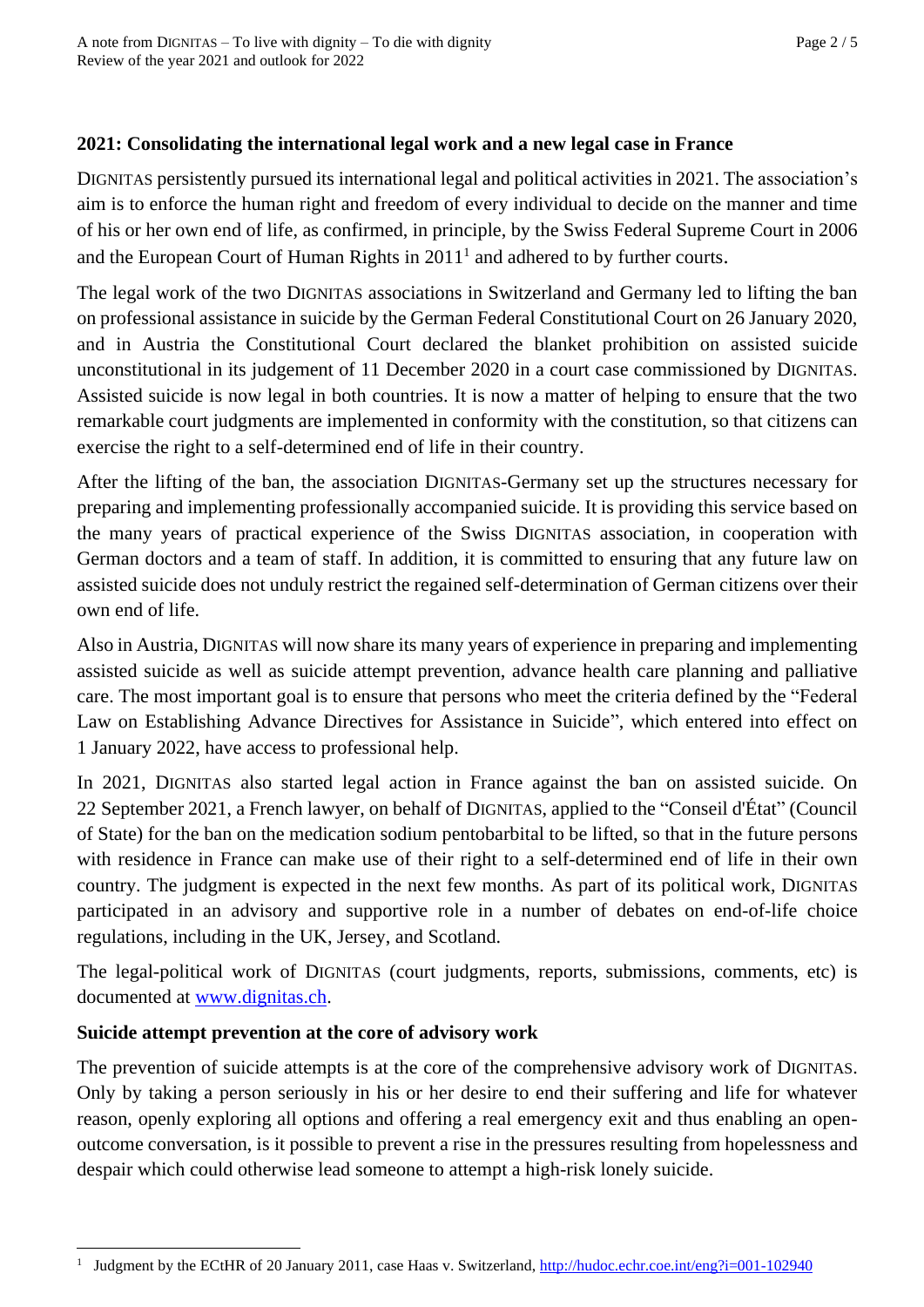In 2021, DIGNITAS continued to receive dozens of e-mails, letters and calls every day from all over the world. About one third of the daily telephone advisory work is provided to non-members who receive free-of-charge initial advice. Individuals seeking help often lack the information they need to make a decision about different ways and options to improve their quality of life. Accompanied suicide is only one topic among others. With open-outcome advisory work on suicide attempt prevention, advance directives, palliative care and accompanied suicide, DIGNITAS offers its members, their families and others who are interested the necessary basis for decision-making. Questions around SARS-CoV-2 were the exception, and there were no accompanied suicides related to it.

## **Further information on the association's activities**

DIGNITAS finances its activities mostly through membership fees. As of the end of 2021, DIGNITAS counted  $11,024$  members<sup>2</sup>.

Individuals who become members of DIGNITAS do not usually do so because they want to die but because they want to support the broad activities of the association and to have the safety of choice. Less than 3% of all DIGNITAS members make use of an accompanied suicide; 212 individuals in 2021<sup>3</sup>. In recent years, less than 50% of all DIGNITAS members whose request for an accompanied suicide was assessed by a Swiss physician independent of DIGNITAS actually chose to make use of their "last human right".

Advisory work, as well as preparing and carrying out an accompanied suicide is very labour-intensive and complex, especially with individuals from outside Switzerland. The costs associated with it cannot always be fully borne by the members themselves. Sometimes, even the 80 Swiss Francs annual membership subscription is a hurdle. As a charitable, non-profit member society DIGNITAS is open to all persons, irrespective of their financial situation. If need be, based on its statutes, DIGNITAS reduces or even completely waives fees on reasoned request. In 2021, DIGNITAS granted 98,080 Swiss Francs in reduction of fees.

DIGNITAS attaches great importance to quality in all of its processes. These are continuously reviewed and adjusted as necessary. In addition to the customary examination of each assisted suicide in Switzerland by the public prosecutor's office in cooperation with the police and forensic service, following each assisted suicide DIGNITAS submits a standardised questionnaire to the persons involved to gather feedback, criticism and praise. The questionnaires are analysed and published in quality reports<sup>4</sup>.

The auditing firm BDO AG, which is also the organisation's official finance controlling body, carried out a review of the 2020 annual financial statements of DIGNITAS and found them to be without fault. The auditing complements the activities of an independent tax lawyer, as well as the tax authorities, which monitor DIGNITAS' bookkeeping.

In most Western countries, the vast majority of the population wishes to have access to professionally supported accompanied suicide<sup>5</sup>. To this day, many national laws, jurisdictions and health systems do

[http://www.dignitas.ch/index.php?option=com\\_content&view=article&id=32&Itemid=72&lang=e](http://www.dignitas.ch/index.php?option=com_content&view=article&id=32&Itemid=72&lang=)n

<sup>3</sup> [http://www.dignitas.ch/index.php?option=com\\_content&view=article&id=32&Itemid=72&lang=e](http://www.dignitas.ch/index.php?option=com_content&view=article&id=32&Itemid=72&lang=)n

<sup>4</sup> [http://www.dignitas.ch/index.php?option=com\\_content&view=article&id=24&Itemid=64&lang=en](http://www.dignitas.ch/index.php?option=com_content&view=article&id=24&Itemid=64&lang=en)

<sup>5</sup> [http://www.dignitas.ch/index.php?option=com\\_content&view=article&id=70&Itemid=138&lang=en](http://www.dignitas.ch/index.php?option=com_content&view=article&id=70&Itemid=138&lang=en)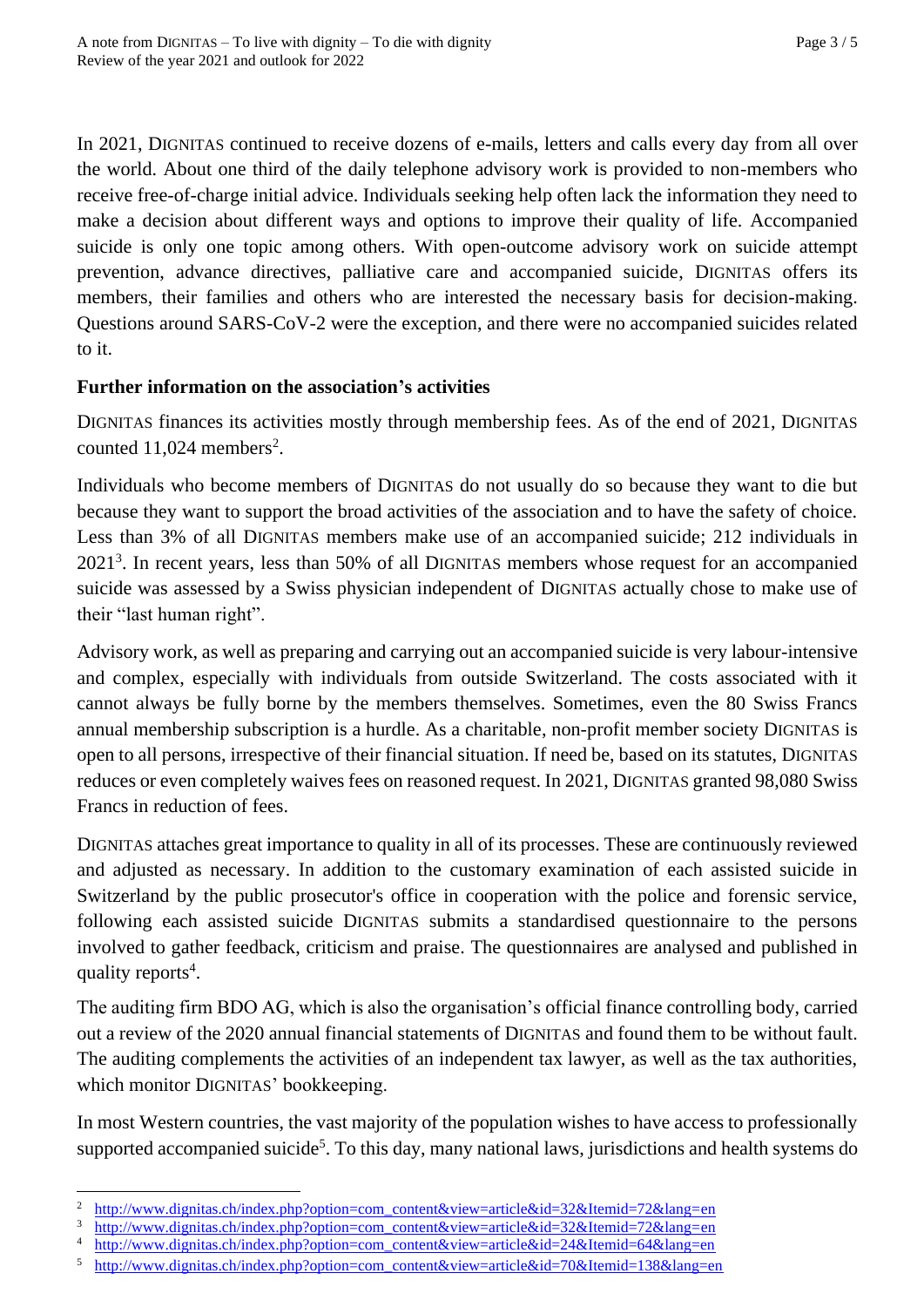not sufficiently take this wish into consideration. DIGNITAS contributes to remedying this situation by providing information and advice to political decision-makers, public officials, private institutions and the public.

DIGNITAS' extensive know-how on suicide attempt prevention, safeguarding quality of life and selfdetermination in regard of one's own end of life is appreciated and drawn upon both in Switzerland and worldwide. In addition to the daily comprehensive and open-outcome advisory work with individuals seeking help, DIGNITAS makes its experience from over 20 years of international efforts available to interested parties in Switzerland and abroad, through speeches, presentations, panel discussions, receiving experts and delegations from Switzerland and abroad etc.

Providing supporting information for specialized articles, reports and documentaries is part of this engagement, just as much as responding to countless inquiries by school pupils, undergraduates, PhD students, doctorates, researchers, journalists and other interested parties.

# **Outlook on 2022**

Quality of life until the end, self-determination and real freedom of choice combined with individual responsibility and advance planning are values which are not available as a matter of course. Even though assisted suicide and/or voluntary euthanasia have become possible within a certain framework in a number of countries in recent years, or soon will be, in many countries religiously affiliated moralists, self-proclaimed experts and alleged pro-lifers take every opportunity to deny citizens human rights, patient autonomy and self-determination, putting power over questions of life and death even more firmly in the hands of the church, medicine and politics. From a liberal perspective, it is important to regulate only where it is actually necessary for the safe exercise of a right, and to ensure that laws do not restrict the very right they claim to grant. In Switzerland too, fundamental freedoms and human rights have to be defended and enforced again and again in order to counter conservative and patronising forces. In 2022, DIGNITAS will continue its work for implementing and safe-guarding self-determination and genuine freedom of choice "in last matters", for the prevention of suicide attempts and for a dignified life and end in life in general.

## **Key figures at a glance**

| Date of foundation of the member society:                   | 17 May 1998                                  |
|-------------------------------------------------------------|----------------------------------------------|
| Employees as of end of 2021:                                | 34 (all part-time)                           |
| Members as of end of 2021:                                  | 11,024 (incl. DIGNITAS-Germany)              |
| Accompanied suicides in 2021:                               | 212                                          |
| Investment in international legal further development 2021: | CHF 79,588                                   |
| Reduction and exemption of fees in 2021:                    | CHF 98,080                                   |
| Minimum annual subscription:                                | CHF <sub>80</sub>                            |
| Membership fee for an accompanied suicide:                  | CHF 2,500 (exception: reduction / exemption) |
| Donations in 2021:                                          | CHF 41,490                                   |